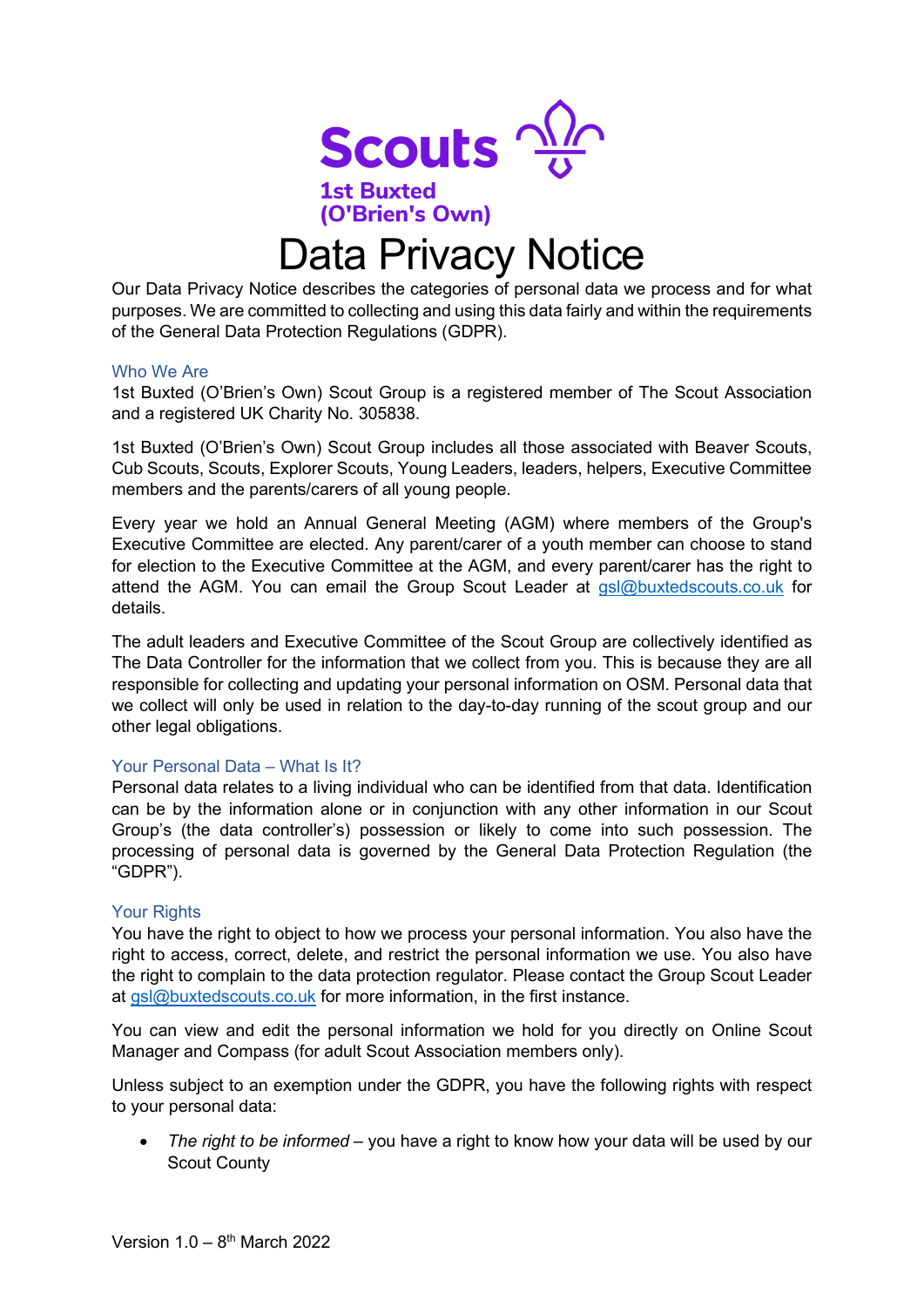

- *The right to access your personal data* you can ask us to share with you the data they have about you
- *The right to rectification* this just means you can update your data if it's inaccurate or if something is missing
- *The right to erasure* this means that you have the right to request that we delete any personal data they have about you. There are some exceptions, for example, some information can be held for legal reasons
- *The right to restrict processing* if you think there's something wrong with the data being held about you, or you aren't sure if we are complying to rules, you can restrict any further use of your data until the problem is resolved
- *The right to data portability* this means that if you ask us we will have to share your data with you in a way that can be read digitally – such as a pdf. This makes it easier to share information with others
- *The right to object* you can object to the ways your data is being used. This should make it easier to avoid unwanted marketing communications and spam from third parties
- *Rights in relation to automated decision making and profiling* this protects you in cases where decision are being made about you based entirely on automated processes rather than a human input

## How We Gather Personal Information

Most of the personal data we hold about adults and young people is provided to us directly by adults or by parent/carers in digital form, either via email or via our online membership systems. Third party reference agencies, such as the Disclosure and Barring Service (DBS) may also provide data to us.

Where a member is under the age of 18, information is obtained only from a parent/carer, however we will accept and potentially record any personal information, such as ongoing medical treatment from any member regardless of their age.

#### How we use your personal information

We collect your personal and medical information for the protection and identification of that person while in the care of the Scout Group. The collection of a person's ethnicity and religious information is carried out to help the Scout Association in understanding the makeup of the membership, monitoring progress against its inclusivity objective, and prioritising development work both nationally and locally. It will also identify and help Leaders meet any specific needs of individuals.

We also collect the data so we can contact the member or parents/carers to inform them of meetings and events that the Scout Group may be running or attending.

If we wish to use your personal data for a new purpose, not covered by this Data Protection Notice, then we will provide you with a new notice explaining this new use prior to commencing the processing and setting out the relevant purposes and processing conditions. Where and whenever necessary, we will seek your prior consent to the new processing.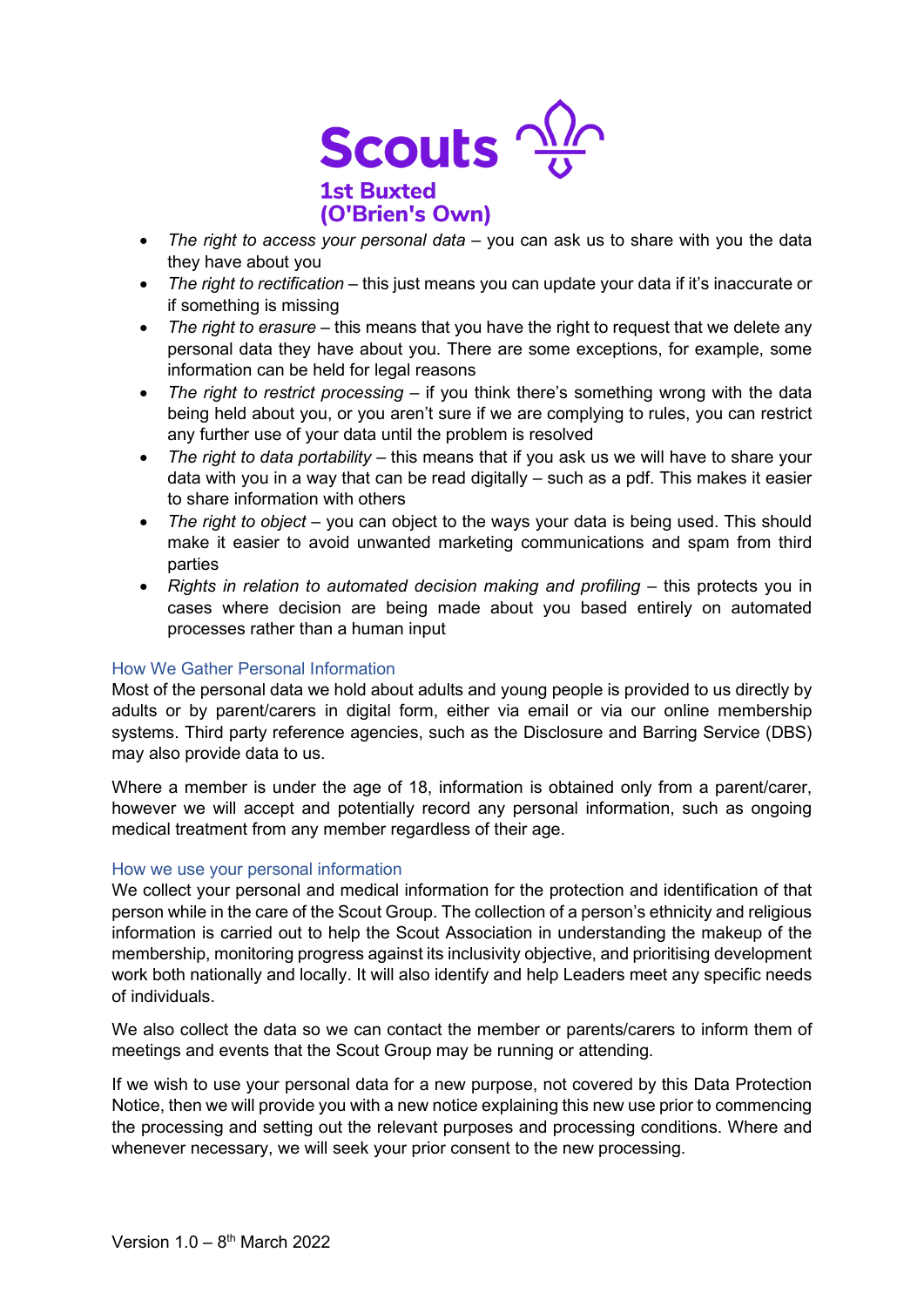

# Our Legal Basis for Using Your Personal Information

We only use your data where it is permitted by the laws that protect your privacy rights. We only use personal information where:

- We need to use the information to comply with our legal obligations
- We need to use the information legitimately to contact you regarding meetings, events, membership fees and other items for the day to day running of the group
- It is fair to use the personal information in your interests, where there is no disadvantage to you. This can include where it is in our interests to contact you about products or services within Scouting

# Sharing and Transferring Personal Information

In most cases we only share personal information within our Scout Group with leaders and Executive Committee members. However, we will share your personal information with others where we (or an affiliate processing your data on our behalf) receive a request by law, obligation, regulation, or legal proceedings. People we share data with may include organisers of events and camps that the member is attending, such as Ashdown District Scouts and East Sussex County Scouts, so that they may fulfil their legal obligations. Generally, these events will have their own compliant data collection process.

We may also share personal details with The Scout Association and its insurance subsidiary "Unity".

We would also share details in response to a valid, legally compliant request by a relevant public authority or law enforcement agency. We would also share details during an emergency when we believe physical safety is at risk and where not sharing them would cause harm or distress. In all cases, we will only share personal information to the extent needed for those purposes. If you move from 1st Buxted (O'Brien's Own) Scout Group to another Scout Group or Explorer Unit we will transfer your personal information to them.

We will never sell your personal information to any third party for marketing.

Sometimes we may nominate a member for a national award (such as a Scouting or Duke of Edinburgh award). Such nominations would require that we provide contact details to that third party's data processors.

## Third Party Data Processors

1st Buxted (O'Brien's Own) Scout Group employs the services of the following third-party data processors:

- **The Scout Association** via its membership system "Compass" which is used to record the personal information of Leaders, adults and parents/carers who have undergone a Disclosure and Barring Service (DBS) check
- **Unity Insurance** (The Scout Association Insurance Company)
- **Online Youth Manager Ltd** (Online Scout Manager) which is used to record personal information, badge records, and event and attendance records. We have a data processing agreement in place with Online Youth Manager, and this information is available at<https://www.onlinescoutmanager.co.uk/security.php>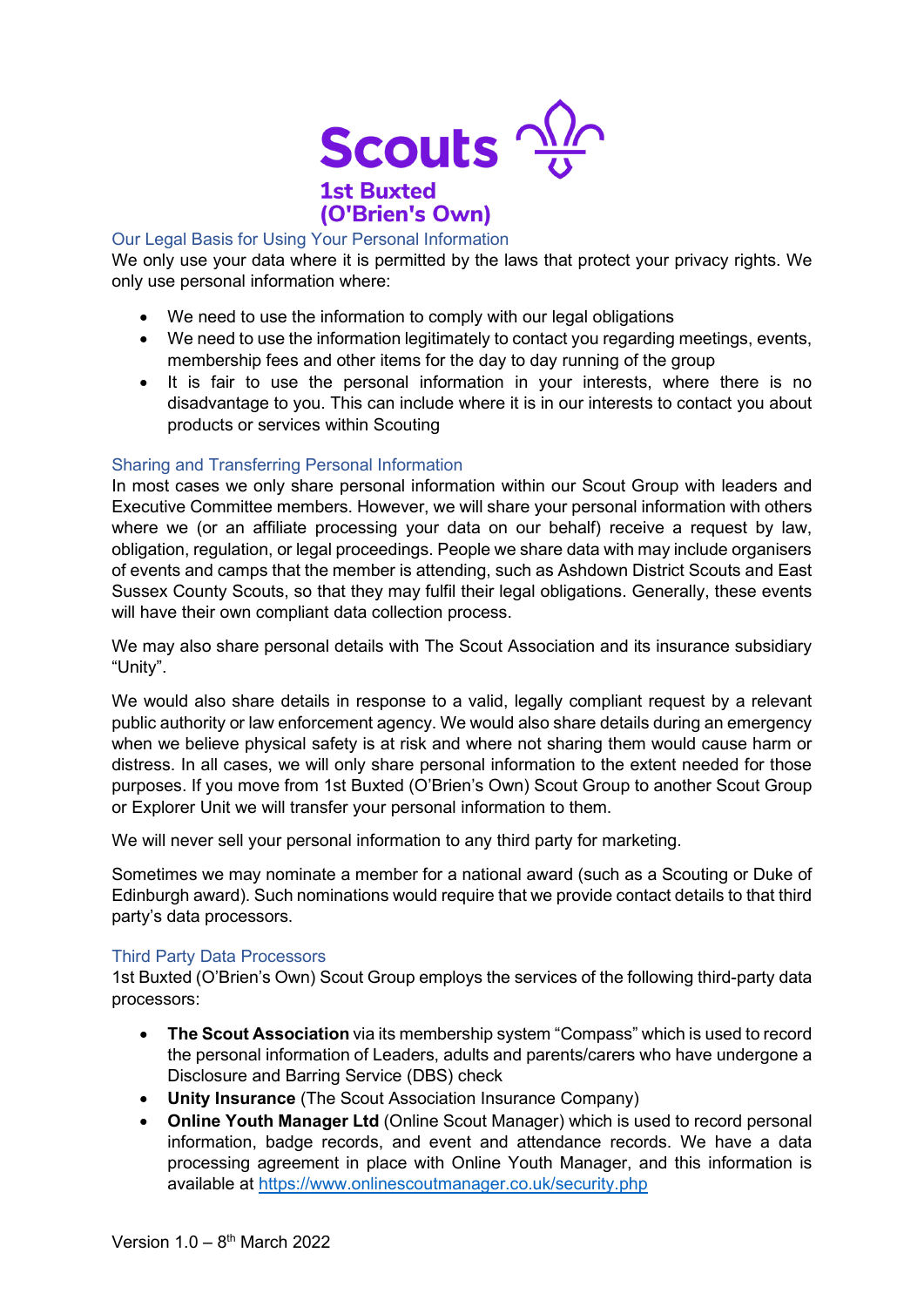

- **GoCardless** is an online payment provider used by Online Scout Manager to process online payments for subs, camps, and event fees
- **PayPal** is a payment provider used for payments via our online shop

## Automated Decision Making

1st Buxted (O'Brien's Own) Scout Group does not have any automated decision-making systems.

## How Long We Keep Your Personal Information For

We will retain your personal information throughout the time that you are a member of 1st Buxted (O'Brien's Own) Scout Group. We will retain your full personal information for a period of up to six months after you have left the Scout Group, and in a much more limited form (name, date of birth, shortened address, badge and attendance records) to fulfil our legal obligations for insurance and legal claims.

We will also keep any Gift Aid Claim information for the statutory seven years as required by HMRC.

#### Transfers Outside The UK

1st Buxted (O'Brien's Own) Scout Group will not transfer your personal information outside of the UK unless an event is taking place outside of the UK and it is necessary to provide personal information to comply with our legal obligations. Generally, such an event will have its own compliant data collection process.

#### Data Storage

1st Buxted (O'Brien's Own) Scout Group is committed to the protection of your personal information. We generally store personal information in secure digital online file hosting services, where access to that data is restricted and controlled. The following systems and file hosting solutions are used:

- **Compass** is the online membership system of The Scout Association for the storage and maintenance of personal data
- **Online Scout Manager** is an online membership system run by Online Youth Manager Ltd. It is a secure membership database where we store the personal information of Adults and Youth members for the day to day running of the group.
- **GoCardless** is an online payment provider used by Online Scout Manager. It is a secure database that records the name of the Scout, the name of the person paying the subs, camp or event fees and the amount. The data is accessed with a username and password
- **Microsoft 365** is a suite of cloud apps that allows the storage, collaboration and sharing of documents. We use OneDrive and Teams to store the Group's documents and these apps are all accessed using a secure username and password. Accounts in Microsoft 365 are reviewed regularly to ensure only the correct users have access
- **Google Drive** is a file storage and synchronization service that allows users to store files in the cloud, synchronize files across devices, and share files